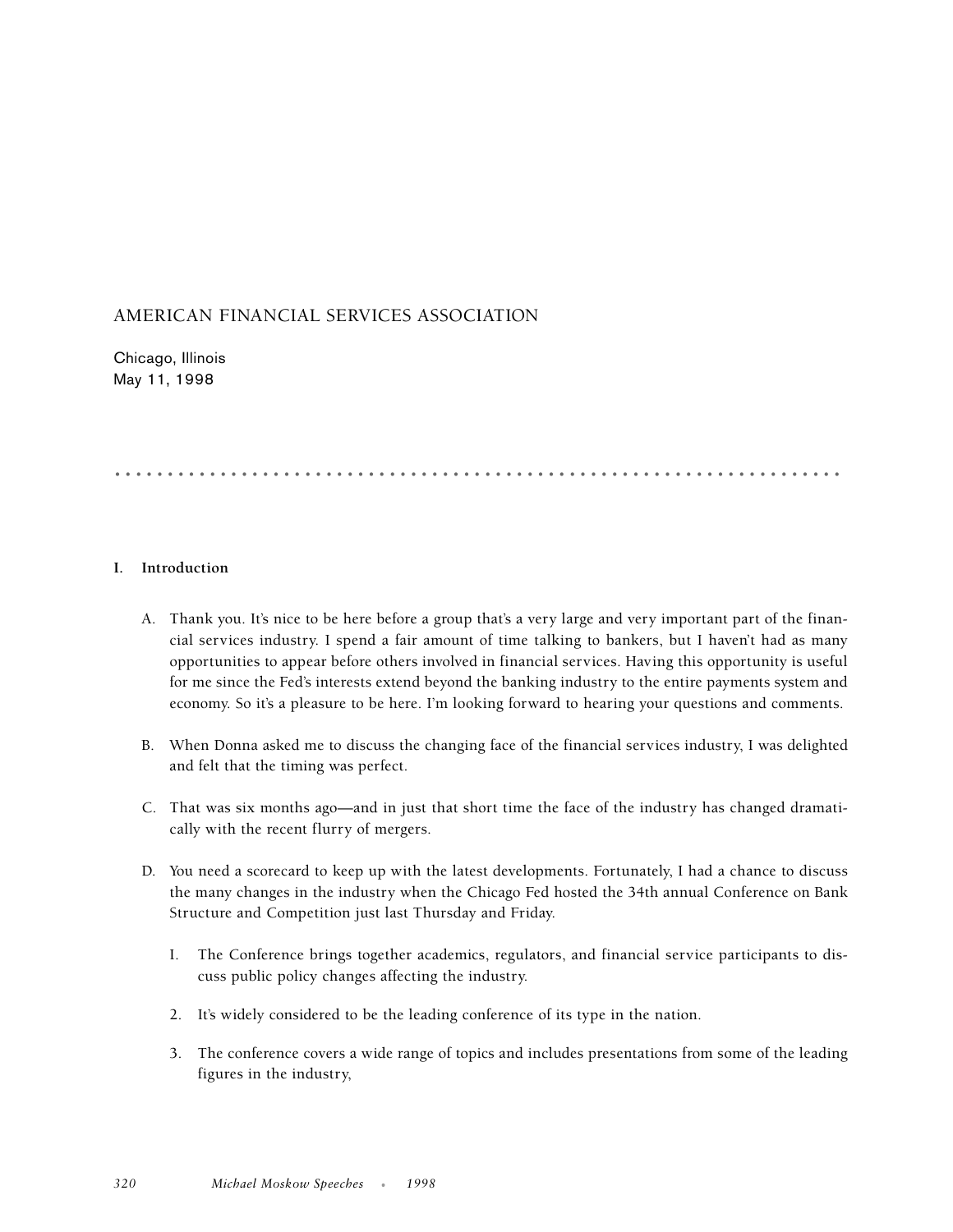4. So I couldn't ask for a better crash course on the latest developments in financial services prior to giving this speech.

#### **II. Fed Review**

- A. But first, it might help to put my comments in perspective if I give you a little background about the Fed System.
- B. As the nation's central bank, of course, our mission is to foster a safe and sound financial system and a healthy, growing economy.
	- I. We formulate monetary policy.
	- 2. We supervise and regulate banks.
	- 3. And we provide financial services to the U.S. government and depository institutions, including processing checks and electronic payments.
- C. The Fed consists of 12 regional Reserve Banks, which are overseen by the Board of Governors in Washington, D.C.
- D. The Chicago Fed serves a five-state region consisting of most of Indiana, Illinois, Michigan, and Wisconsin, and all of Iowa.
- E. We have a head office in Chicago as well as offices in Detroit, Des Moines, Indianapolis, Milwaukee, and Peoria.

#### **III. Pace of change**

- A. Whether you're a regulator, a service provider, or a consumer finance executive, you face an unavoidable fact of life—the financial services industry is changing radically — due in no small part to technological innovation.
- B. Saying that technology is important in our industry has become a cliché.
- C. It may be more accurate to say that technology is actually driving our industry. Changing it at an incredible speed.
- D. Most of us are so busy trying to keep up with the latest innovations that we don't have the time to reflect just how radically technology has changed every part of our lives — and how rapidly.
- E. The pace of change has increased dramatically—like a high-speed train that's already left the station and is gathering more and more speed.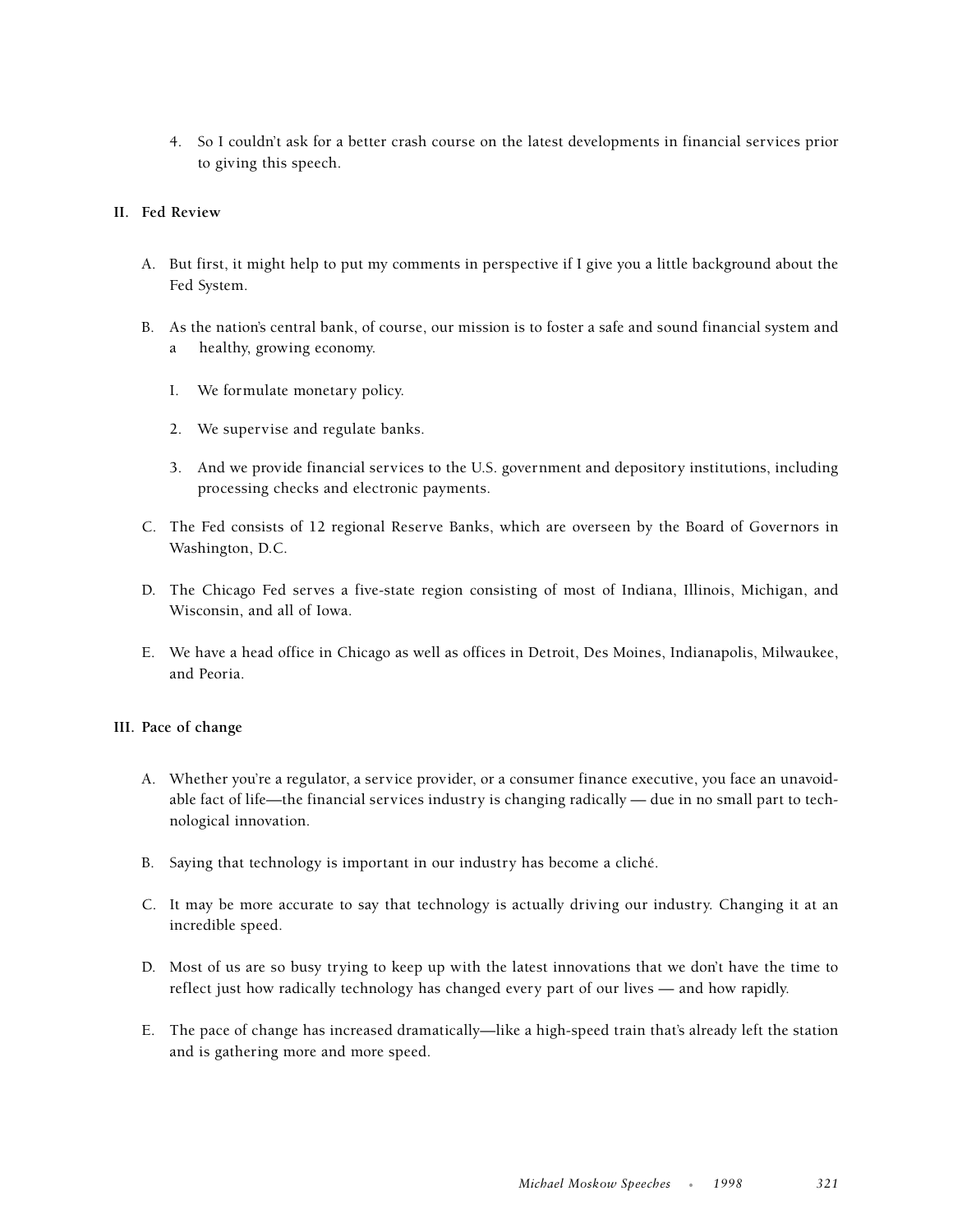# **IV. Technology**

- A. Let me give you an example. In 1944 IBM built the first computer, the electro-mechanical Mark 1.
- B. In 1944 nominal dollars it cost \$200,000, a sum equivalent to almost \$2 million today. It was 51 feet long, 8 feet high, weighed more than 4 tons, and could do 3 calculations a second.
- C. Today's computers fit on our laps, cost a fraction of the original, and can calculate 400 million instructions per second.
- D. Phenomenal changes like this have taken place in the telecommunications industry too.
- E. The telephone was invented in 1876. For 40 years after it was invented, people could make only local calls.
- F. By 1915, the year before the AFSA was founded, workers had strung lines across the country, and we were able to make coast-to-coast calls for the first time.
	- 1. The cost of such a call—more than \$20 for three minutes. That was equal to about 2 weeks worth of wages for the typical worker in a factory at that time.
	- 2. Today the cost of the same coast-to-coast call is about 50 cents.

# **V. Financial Change**

- A. These and other modern technologies have had an enormous impact on the financial services industry.
- B. In keeping with the conference theme, and to set the stage for your later sessions, I'd like to present a broad overview of the financial services landscape.
- C. In particular, I'd like to focus on five areas that have been affected by technological change, drawing heavily upon the discussion at the Bank Structure Conference. The topics are:
- One—managing risk in the payments system;
- Two—the appropriate role of a central bank in the payments system;
- Three—why checks continue to be so popular and why electronics payments aren't more popular;
- Four-the Asian financial crisis;
- Five—the Century Date Change.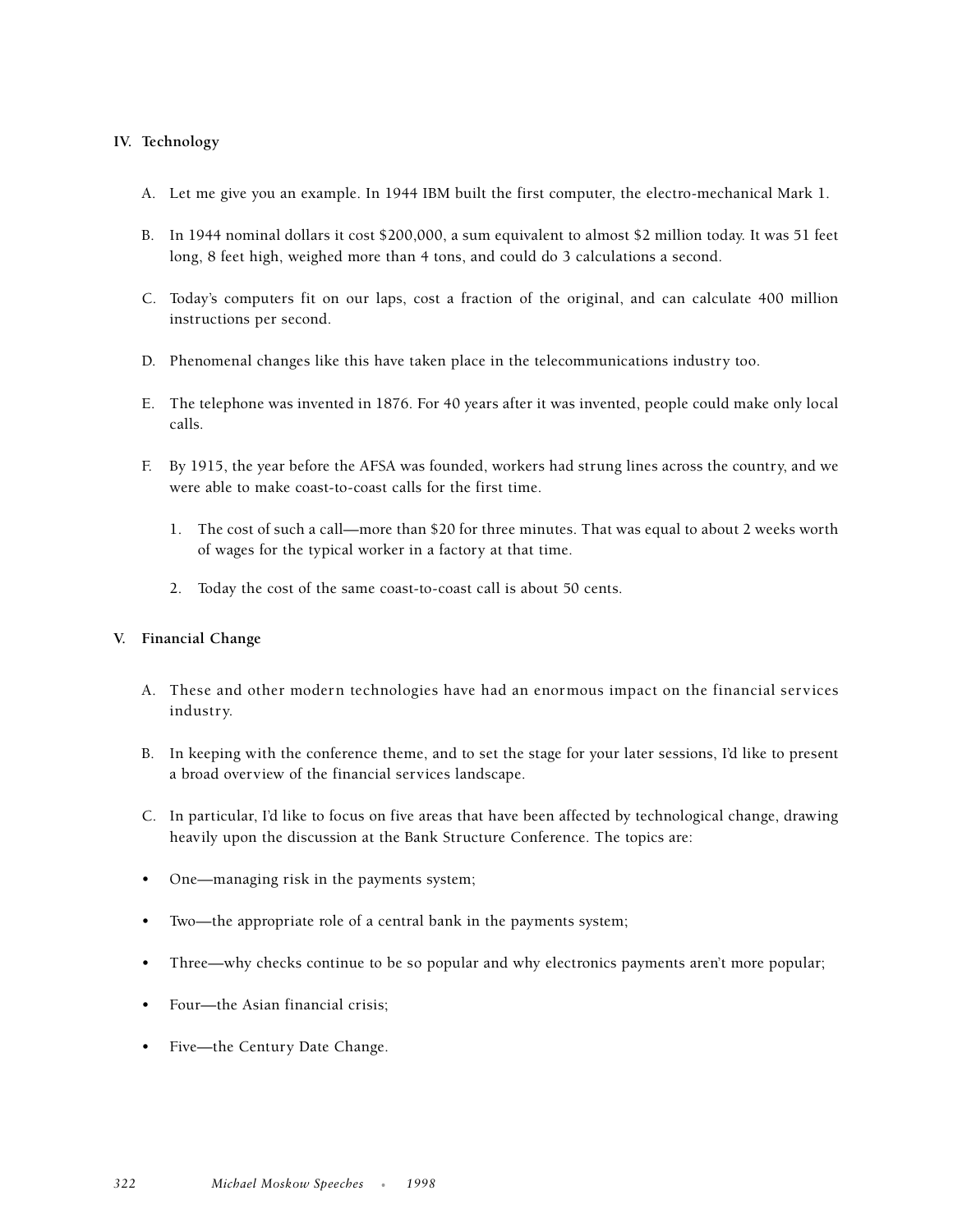# **VI. Managing Risk**

- A. First, managing risk in the payments system. As we all know, the global payments system is undergoing significant change.
- B. As Alan Greenspan said at our Bank Structure Conference, our international financial system is so different from the way it used to be that it can be characterized as completely new.
	- 1. It hasn't simply evolved it's a new species.
- C. Today, we have an interdependent, interlinked global financial system with the ability to react to events with incredible speed.
- D. As we saw during the Asian crisis, this high-tech international system can respond with brutal speed and efficiency in moving money away from potential risks.
- E. How much have large-dollar payments systems grown? Consider these numbers:
	- The dollar value of foreign exchange transactions in an average day is about \$1.2 trillion—that means foreign exchange transactions in a single week are about the same as U.S. GDP for the entire year.
	- The average dollar value of Fedwire transfers each day is about \$1.2 trillion.
	- And the average daily volume on CHIPS the largest private-sector payments system in the world is about \$1.4 trillion.
- F. Managing risk in the payments system was a recurring issue at the Conference. Some common themes emerged.
- G. Many speakers stressed the important role of the payments system.
- H. Each noted that the payments system is the lifeline of the economy, the circulatory system that allows the overall economy to function efficiently.
- I. The primary objective set forth by each speaker was essentially the same—we should do everything necessary to allow for a payments system that:
	- One—supports, rather than hinders, economic growth;
	- Two—facilitates, rather than exacerbates, problems during times of financial stress; and—
	- Three—responds to, rather than resists, changes in financial markets, technology, and the overall economy.
- J. During his keynote address, Alan Greenspan emphasized that these characteristics must hold not only in domestic markets, but also in the increasingly complex international clearing and settlement arrangements.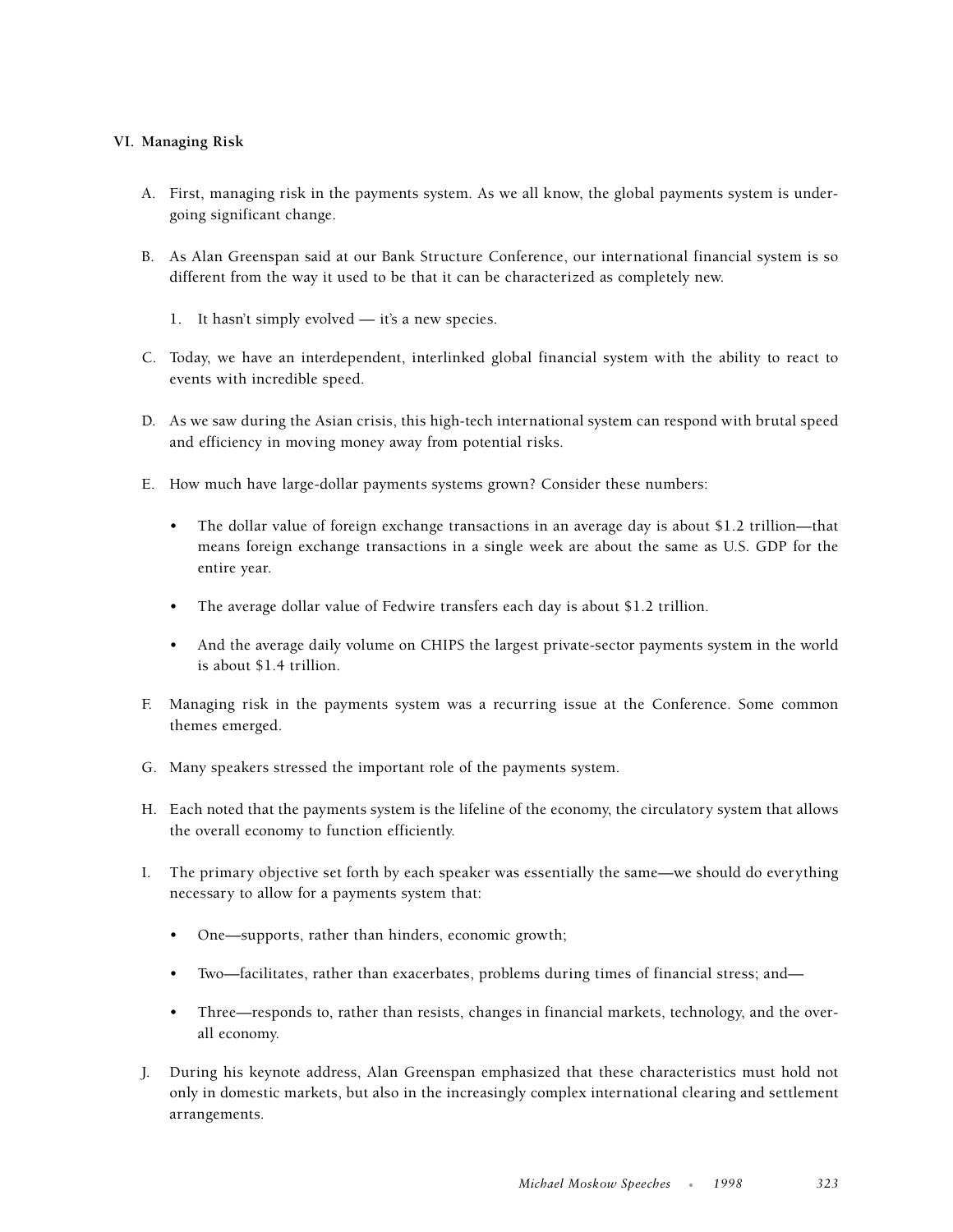#### **VII. Central Bank Role**

- A. The second topic I'd like to cover is the role of a central bank in the payments system.
- B. During the Conference, Alice Rivlin, vice chair of the Federal Reserve Board, reviewed the Fed's recent examination of its role in the payments system.
	- 1. As I mentioned earlier, the Fed provides a variety of financial services to banks and thrifts including check processing, Automated Clearinghouse, and wire transfer.
	- 2. The Fed competes in the marketplace, charging a fee for its services—a fee that includes the costs of taxes and capital the Fed would incur if it were a private firm.
- C. Given the changes in financial services driven by technology and other factors, the Fed decided to conduct a fundamental review of its role in the payments system last year.
- D. A committee led by Alice Rivlin held extensive discussions with both users and providers of payments services.
- E. To provide a basis for discussion, the committee developed and analyzed five "scenarios" for the Fed.
	- 1. The scenarios ranged from the complete liquidation of the Fed's operations to the Fed playing a more active role in encouraging electronics.
	- 2. The Committee focused on the Fed's retail services—check processing and ACH.
- F. Based on the feedback from users and providers and other work, the committee concluded that the Fed should continue to provide check and ACH services and should play a more active role in encouraging the transition to electronic payments.
- G. One specific recommendation of the Rivlin Committee was to have the Fed help educate the public on the advantages of electronic services and collaborate more closely with end-users and industry participants to evaluate standards.
- H. At the Chicago Fed we've formed a group to focus on these goals. We're committed to being a leader in making the potential of electronic payments a reality.
- I. Despite the Rivlin Committee's recommendation, there certainly isn't complete agreement on the role of a central bank in the payments system.
- J. During the Conference, for example, it was argued by some that the Fed's operational presence may actually hinder the efficient evolution of the payments system.
- K. Instead, its preferred role as a standard setter and rulemaker was emphasized. These discussions are not new.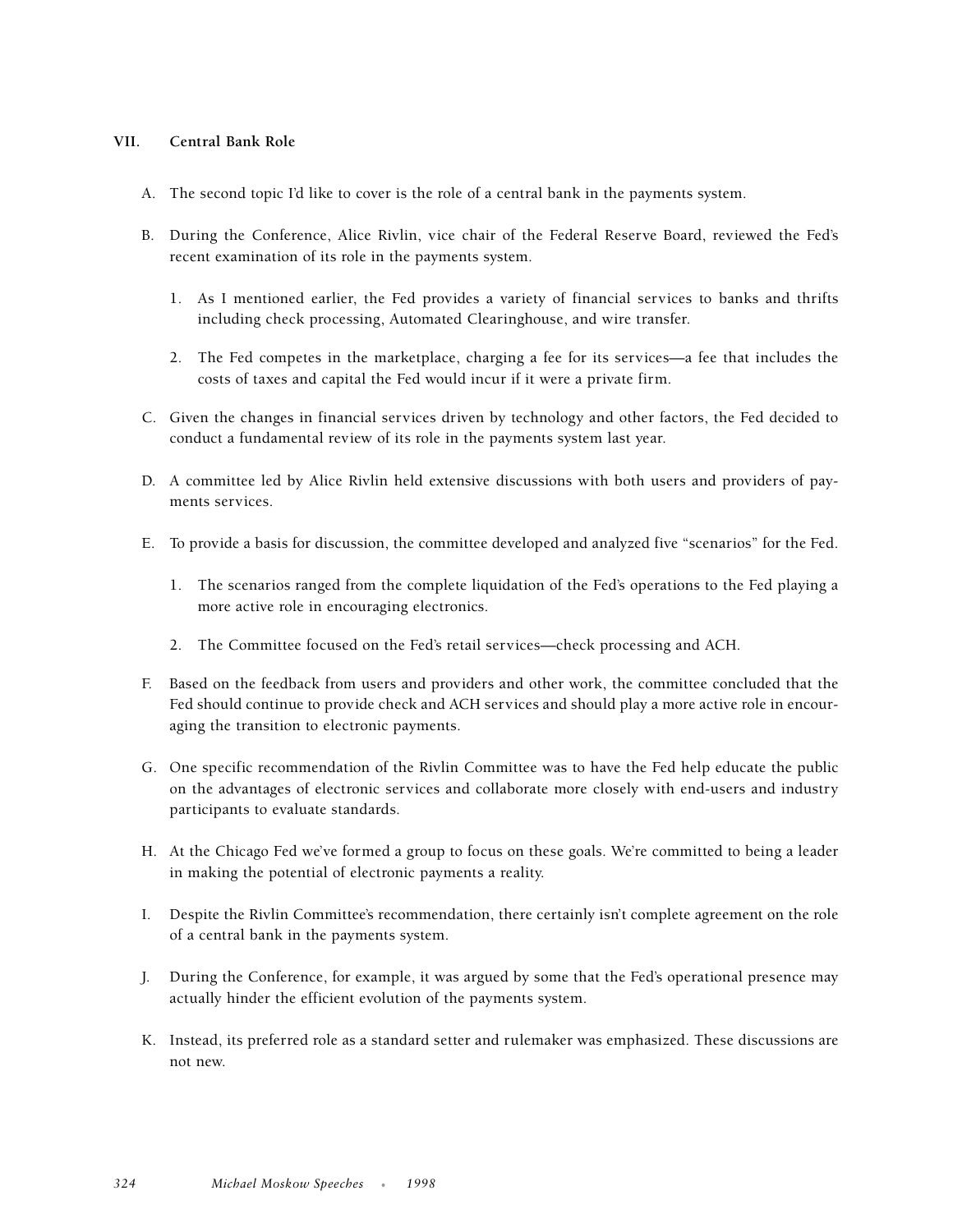- L. The appropriate role of the Fed has been debated for quite some time.
	- 1. I encourage that type of debate. It's healthy for the industry and society in general and should lead to better public policy.

#### **VII.Electronic Payments**

- A. The third topic is one I've touched on already—the movement—or lack of it—toward electronic payments.
- B. Certainly electronic payments have experienced some impressive growth. A few quick statistics illustrate the point.
	- The dollar value of ACH transactions last year was more than \$11 trillion—a 9.9 percent increase from the previous year.
	- The number of debit cards issued by U.S financial institutions reached 205 million last year.
	- On-line business transactions totaled an estimated \$7.5 billion in the U.S. last year. Many project a dramatic increase during the next four years.
	- A very small percentage of U.S. households used Internet banking last year—an estimated 1 to 2 percent. But some estimate usage will accelerate quickly in the next two years.
- C. Despite all this electronic activity, Americans still wrote about 63 billion checks last year.
	- 1. According to one study, the average American signs about 270 checks each year; the average German signs 10.
- D. During the conference we heard from a number of key industry participants on their plans to aggressively promote electronics.
- E. For example, the Banking Industry Technology Secretariat—whose board is made up of the chairmen of the ten largest bank holding companies in the U.S.—discussed its plans to aggressively pursue the advantages of electronic payments.
- F. We also heard how the move to electronics has progressed much more quickly in Canada.
	- 1. This is partially the result of a significantly concentrated industry structure.
	- 2. But it was also argued that it was the result of effectively handled check float.
- G. An increase in electronics implies slower growth in checks.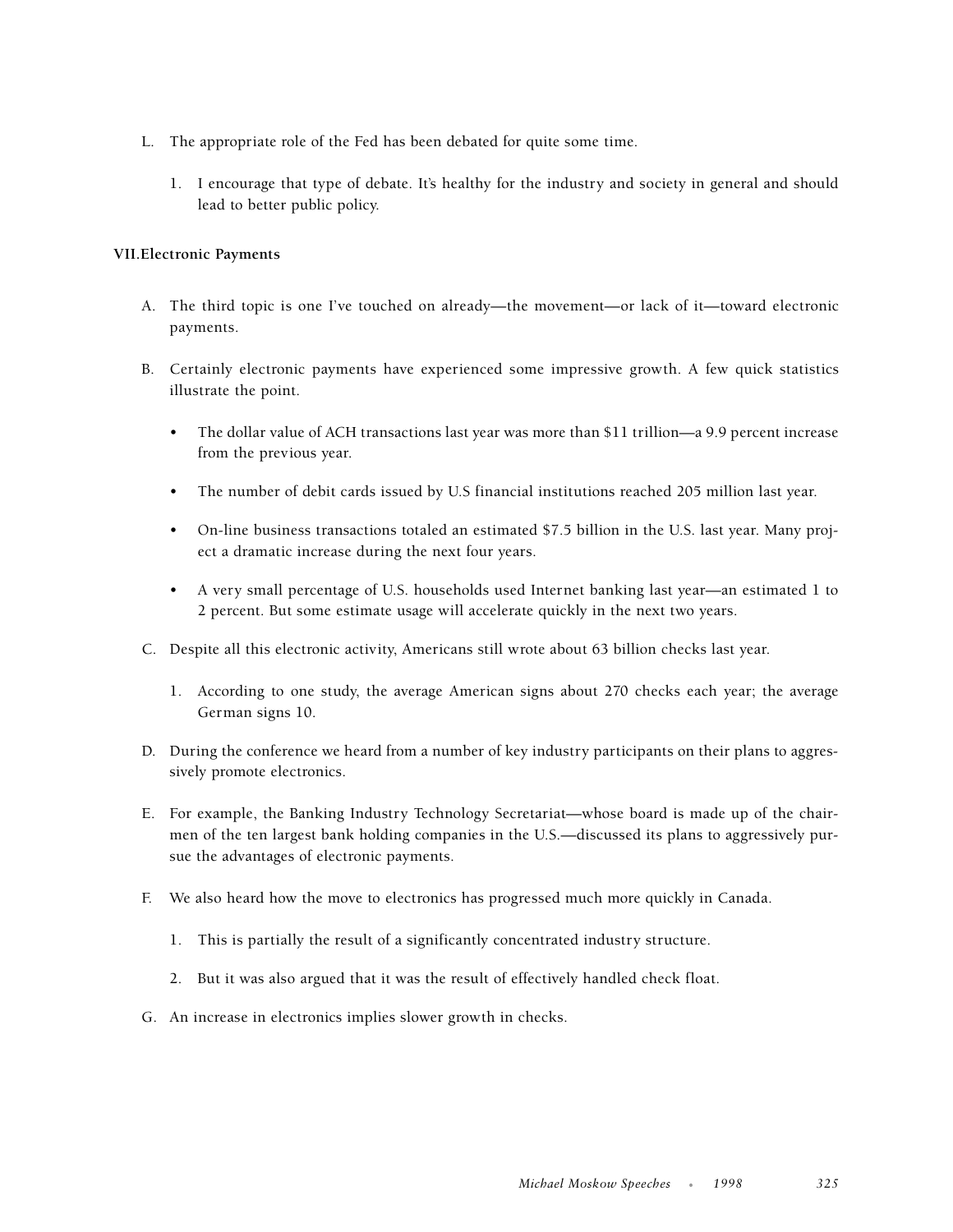- H. During the conference we heard that U.S. check volume may start to decline in the near future.
	- 1. This is in line with projections by the Chicago Fed.
	- 2. The twist offered by one conference participant is anecdotal evidence from the check printing industry that the decline may indeed be near.
- I. How fast a decline can we expect?
- J. According to one estimate, the share of non-cash transactions that are electronic is expected to rise from 23 percent in 1995 to nearly 50 percent by 2010.
	- 1. Certainly a dramatic increase.
	- 2. But that still means that checks will be with us for many years to come.

#### **IX. Shift from Checks**

- A. Why is the movement so slow? The float associated with paper checks is frequently cited as a major reason.
- B. Another possibility is that the demise of the paper check doesn't make sense from a profit and loss perspective.
- C. The check product can add to a bank's revenue stream by encouraging the use of other services and can actually be a cash cow.
- D. Overall, it appears that paper-based payments will continue to be a durable feature of our economic landscape.
- E. But I'm hopeful that we're approaching a turning point for electronic payments in the U.S.
- F. Certainly we're not close to having a cashless society—or even a checkless one.
- G. But after decades of unfulfilled promise, electronic payments are tantalizingly close to achieving critical mass.
- H. The Federal Reserve and the Chicago Fed are committed to fostering the transition to electronics by working with other service providers and customers.
- I. I'd certainly encourage all of you to explore electronic alternatives within your organization.
- J. We have a major opportunity to reduce our dependence on checks.
- K. That's something that will benefit consumers, businesses, and the economy as a whole.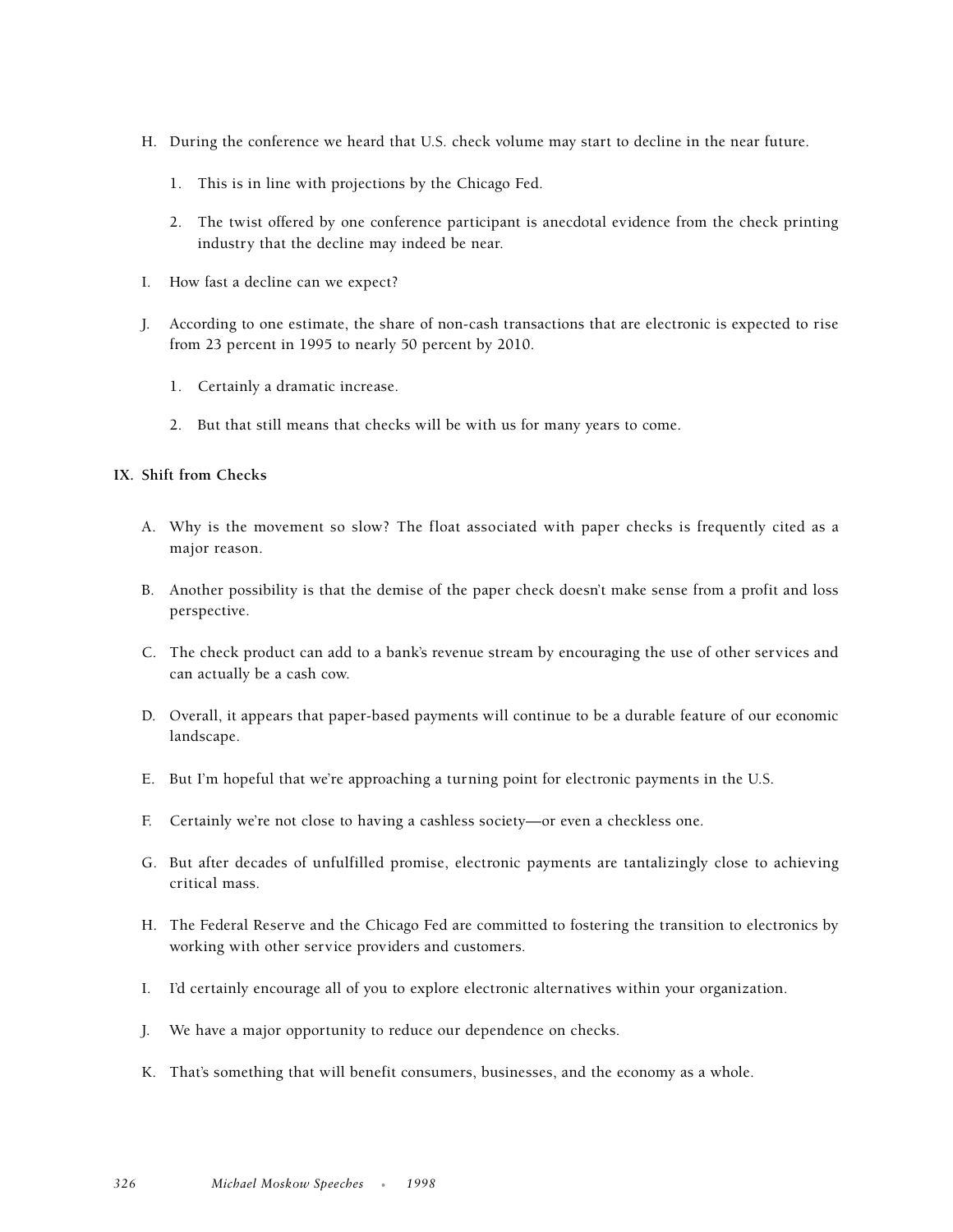#### **X. Asian crisis**

- A. The fourth topic on my list is the Asian financial crises.
- B. As you might expect, this was a topic that generated considerable discussion at the conference.
- C. Alan Greenspan stressed the need to limit moral hazard—the distortion of incentives that occurs when the party who stands to gain from the risk doesn't bear the full costs of the risk.
	- 1. In other words, someone who has a lot to gain, but not much to lose.
- D. The moral hazard associated with both implicit and explicit safety nets in the Asian countries was a key concern.
- E. More transparency of information was offered as one means to address these issues—particularly in the interbank market.
- F. A representative from the Bank of Japan emphasized that the crises forced Asian countries to understand the importance of a safe and efficient payments system.
	- 1. In particular, it heightened the need for the accelerated development of real-time gross settlement systems and delivery versus payment systems.
- G. We also discussed the IMF's response to the crises.
- H. The overall goal of the IMF was to reestablish confidence in the affected countries.
	- 1. This involved providing financial support and working to maintain or reopen lines of external financing.
- J. The IMF's efforts also involved changing the infrastructure of affected countries and encouraging adjustments to monetary policy to reduce pressures on the balance of payments.
- K. The programs received some criticism from some of the speakers at the conference. This criticism went beyond the traditional argument that the IMF failed to adequately predict the crises.
- L. It was also argued that the IMF's actions weaken market discipline.
- M. Even if the IMF requires changes to the infrastructure, the "rescue" of parties involved in the crisis may hamper fundamental reform. The resulting moral hazard problems may actually set the stage for the next crisis.
- N. There's obviously a wide spectrum of opinion regarding the IMF's actions. Overall, I think the IMF is on the right track, especially considering the many changes in the financial system and the enormous complexity of the Asian situation.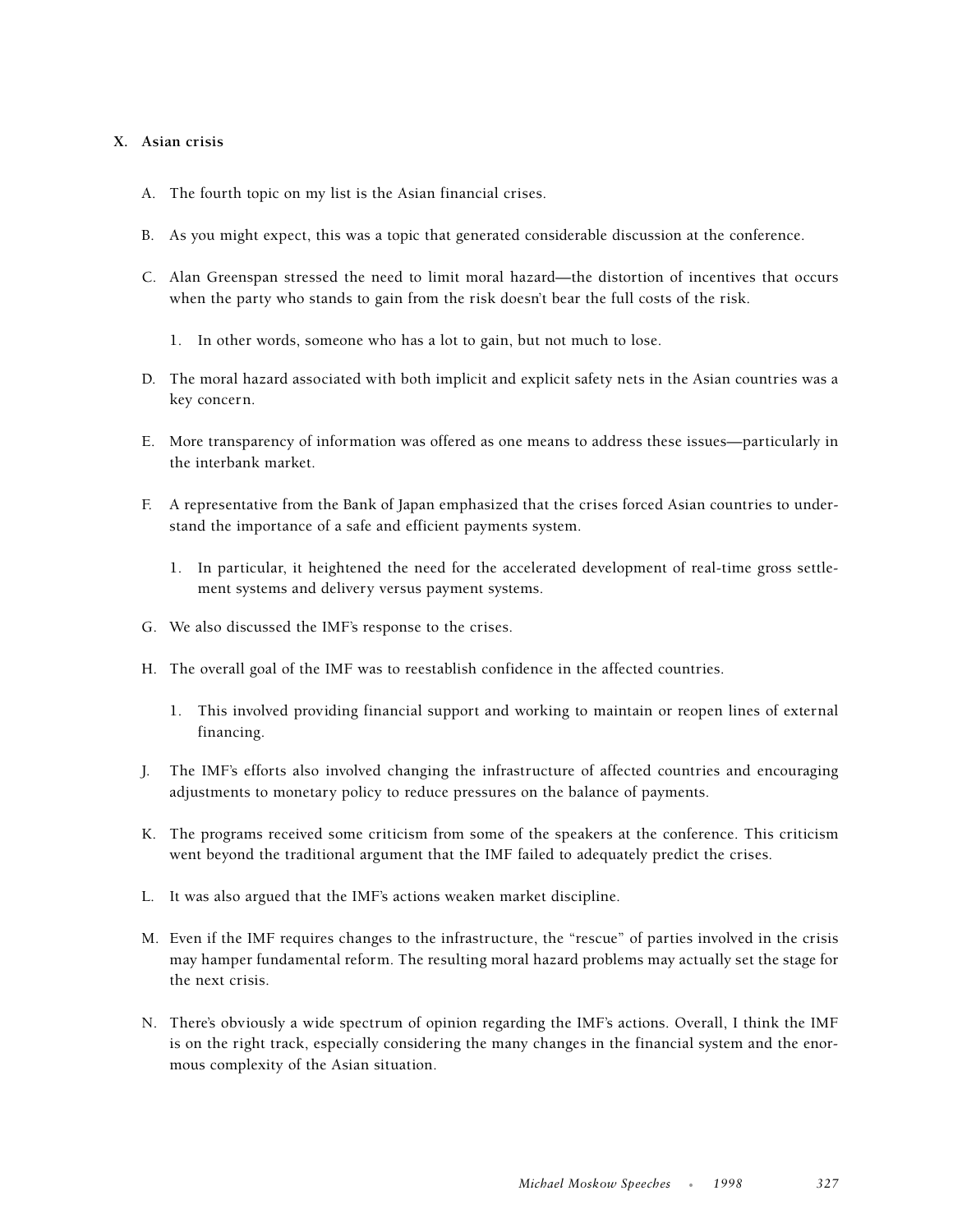O. Clearly, all of us involved in the financial system will profit from studying the Asian crisis and learning from it. The financial system is rapidly changing. We need to do everything we can to ensure that our policies are appropriate given these many changes.

# **XI. Century Date Change**

- A. The last item on my list is the Century Date Change—or the "Millennium Bug."
- B. All of us will probably be having a good time at our New Year's Eve party in 1999. But there's a lot of concern that our computer systems might not be ready to join the party.
- C. Dealing with the problems is enormously time consuming and expensive. It's hard to accurately estimate the amount of resources that will ultimately be required.
- D. One educated guess developed by the Federal Reserve is that the U.S. private sector has already spent roughly \$50 billion.
- E. To put that number in perspective, The Gartner Group estimates that total costs ultimately will be \$300 to \$600 billion worldwide.
- F. At the Federal Reserve, we've been working on this for quite some time. We are giving the Year 2000 effort our highest priority.
- G. In the payments area, we're focusing on critical services such as our Fedwire funds transfer and Automated Clearing House.
- H. Our Year 2000 work includes remediation and testing of all the components of these systems…the supporting telecommunications network…and all the other systems supporting these operations.
- I. Changes to *all* our critical computer programs, as well as system and user-acceptance testing, are on schedule to be completed by the end of this year.
- J. The systems supporting our critical financial services will be ready by this July.
- K. A test program that will enable depository institutions to begin testing their payments applications that interface with the Fed will also be in place by July.
- L. In fact, we published a test schedule for depository institutions in March.
- M. Bank supervision poses similar challenges.
- N. As a supervisor we're closely monitoring the Year 2000 preparations of the institutions we oversee.
- 0. The goal is to identify and address problems that arise as soon as possible.
- P. Part of that effort is ongoing communication with the industry and with the public.